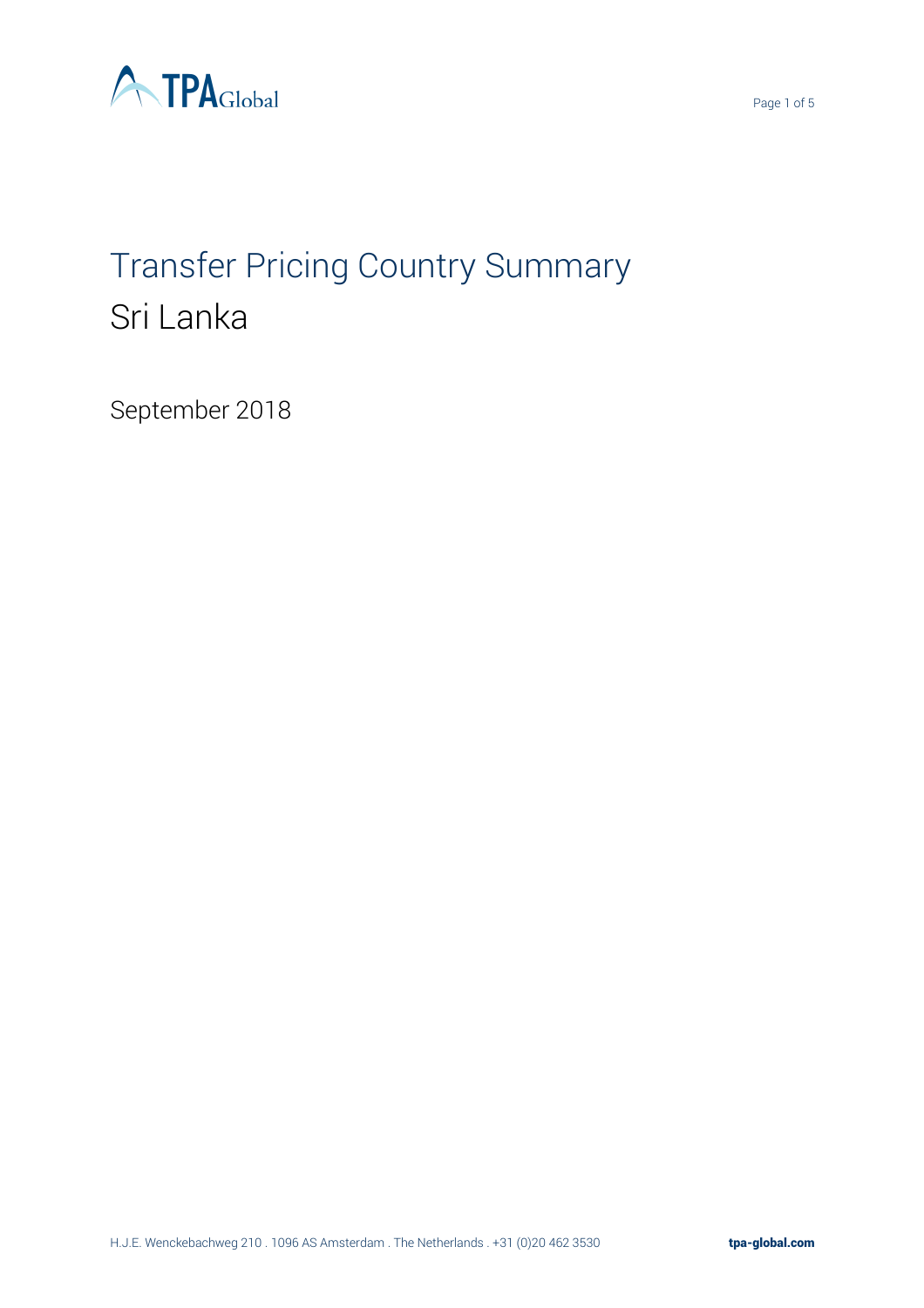

# Legislation

## Existence of Transfer Pricing Laws/Guidelines

The new Inland Revenue Act (IRA) No.24 of 2017 and the Gazette Extraordinary No.1546/10 of 22 April 2008 governs the transfer pricing in Sri Lanka.

According to the Inland Revenue law, arm's length price "means a price which is applied in uncontrolled conditions in a transaction between persons other than associated undertakings". The Inland Revenue Department has issued specific regulations with respect to documentation and methods for determining the arm's length price for transfer pricing purposes.

Transfer pricing rules apply where there is a degree of direct or indirect control between the parties and where the aggregate value of international transaction is more than 100 million Sri Lankan rupees (LKR).

#### Definition of Related Party

Related party is defined as:

- One enterprise holds, directly or indirectly, shares carrying not less than 50% of the voting power in each of such undertaking;
- Any person or undertaking holds, directly or indirectly, shares carrying not less than 50% of the voting power in each such undertaking;
- Loans advanced by one undertaking to the other undertaking constitutes not less than 51% of the book value of the value of the total assets of the other undertaking;
- One undertaking guarantees not less than 25% of the total borrowings of the other undertaking;
- More than half of the board of directors or members of the governing board, or one or more executive directors or executive members of the governing board of one undertaking, are appointed by the other undertaking;
- More than half of the directors or members of the governing board, or one or more of the executive directors or members of the governing board, of each of the two undertakings are appointed by the same person or persons;
- The manufacture or processing of goods or article or business carried out by one undertaking is wholly dependent on the use of know-how, patents, copyrights, trademarks, licenses, franchises or any other business or commercial rights of similar nature, or any data, documentation, drawing or specification relating to any patent, invention, model, design, secret formula or process, of which the other undertaking is the owner or in respect of which the other undertaking has exclusive rights;
- 90% or more of the raw materials and consumables required for the manufacture or processing of goods or articles carried out by one undertaking, are supplied by the other undertaking, or by persons specified by the other undertaking, and the prices and other conditions relating to the supply are influenced by such other undertaking;
- There is a mutual interest relationship between the two undertakings, as may be prescribed.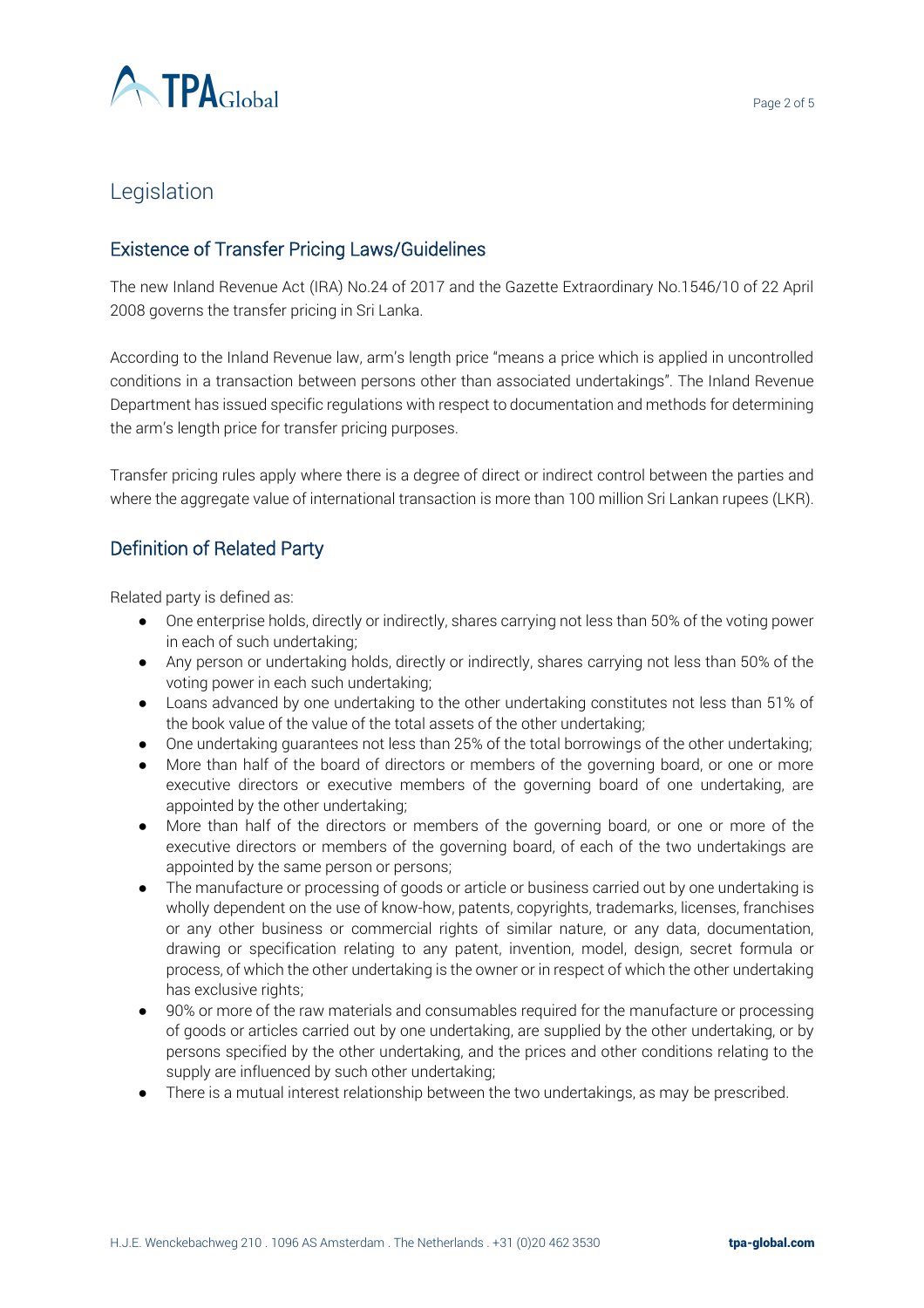

## Transfer Pricing Scrutiny

The Inland Revenue Department requires documentation to be maintained but does not specify any time frame.

## Transfer Pricing Penalties

Companies which violate the transfer pricing rules can be fined up to 2% of the total value of transaction between related parties in case of non-disclosure of any required information.

Up to 1% of the total value of the transaction with associated enterprises can also be fined where the required documents have not been maintained accordingly.

Penalty of 250.000 rupees is given to companies which do not submit the required documents to the tax authorities. Penalty of up to 100.000 is imposed when the required documents have not been submitted on time.

A penalty of 200% of the value of the additional tax can be imposed when entities conceal particulars of income or furnished inaccurate particulars of such income.

The penalty related to income tax default and they are 10 percent for the first month and subsequently 2 percent for each of the subsequent months.

## Advance Pricing Agreement (APA)

Unilateral and bilateral APAs are available. An APA is effective for a fixed period of time which is not specified in the transfer pricing regulation.

## Documentation and Disclosure Requirements

#### Tax Return Disclosures

No disclosures on transfer pricing are required in the return.

#### Level of Documentation

The prescribed documentation includes:

- a description of the ownership structure of the assessee undertaking;
- a profile of the multinational or group of which the assessee undertaking is a part;
- a broad description of the business of the assessee and the industry in which the assessee operates, and of the business of the associated undertakings with whom the assessee has transacted;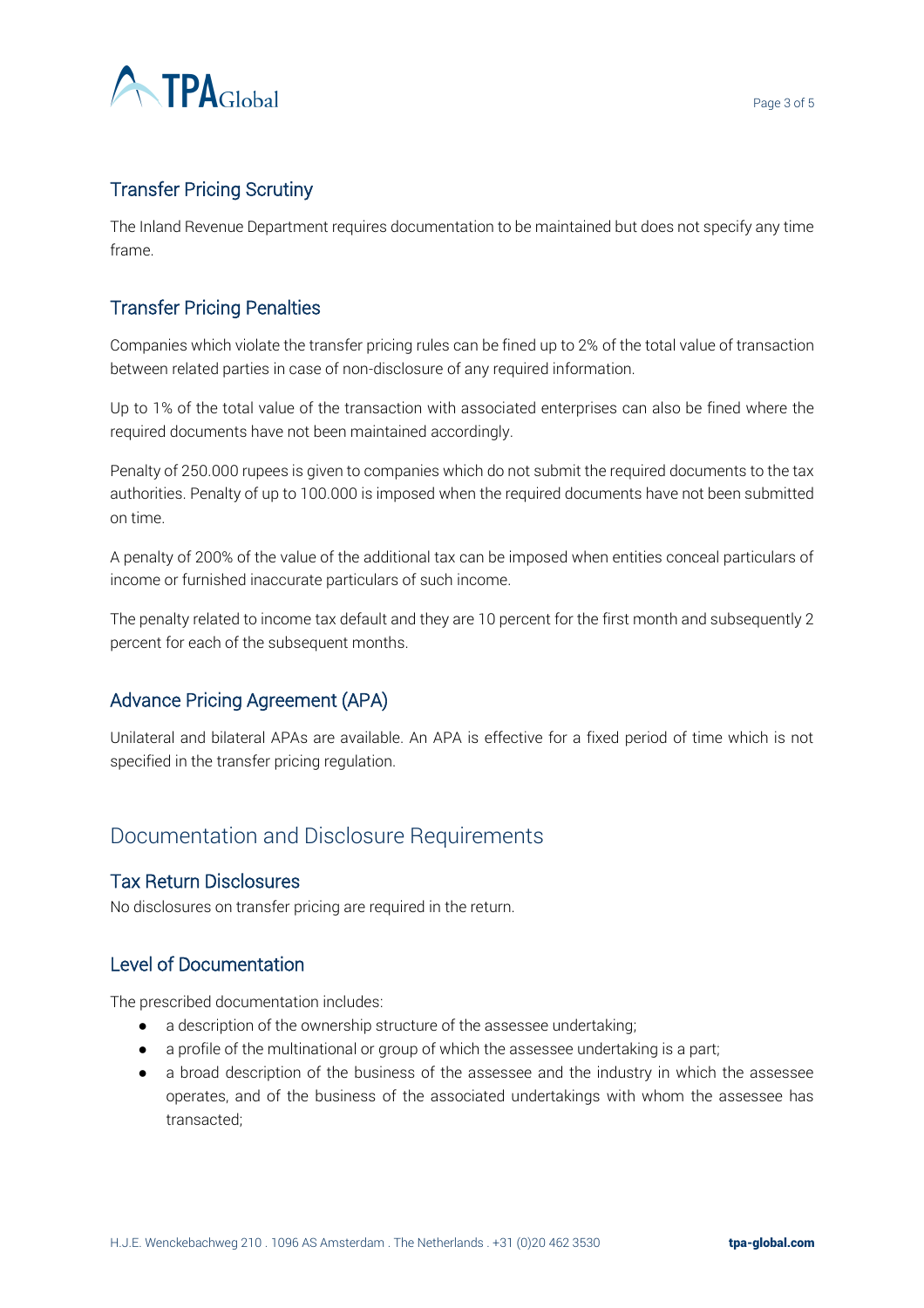



- the nature and terms (including prices) of international or group transactions entered into with each associated undertaking;
- a description of the functions performed, risks assumed and assets employed or to be employed by the assessee and by the associated undertaking;
- a record of the economic and market analysis, forecasts, budgets or any other financial estimates prepared by the assessee for the business;
- as a whole and for each division or product separately, which may have a bearing on the transactions entered into by the assessee;
- a record of uncontrolled transactions taken into account for analyzing their comparability with the transactions entered into, including a record of the nature, terms and conditions relating to any uncontrolled transaction with third parties which may be of relevance to the pricing of the transactions;
- a record of the analysis performed to evaluate comparability of uncontrolled transactions with the relevant transaction;
- a description of the methods considered for determining the arm's length price in relation to each transaction or class of transaction; the method selected as the most appropriate method along with explanations as to why such method was selected, and how such method was applied in each case;
- a record of the actual work carried out in determining the arm's length price, including details of the comparable data and financial information used in applying the most appropriate method, and adjustments, if any, which were made to account for differences between the transaction and;
- the comparable uncontrolled transactions, or between the undertakings entering into such transactions;
- the assumptions, policies and price negotiations, if any, which have critically affected the determination of the arm's length price;
- details of the adjustments, if any, made to transfer prices to align them with arm's length prices determined under these rules and consequent adjustments made to the total income for tax purposes.

## Record Keeping

The specified documentation should be maintained for audit purpose for 5 years.

## Language of Documentation

There is no express stipulation in the Act on the language for documentation in transfer pricing. However, the documentation can be filed in one of the national languages – Sinhala or Tamil – or in English.

## Small and Medium Sized Enterprises (SMEs)

There is no specific transfer pricing regulation for SMEs.